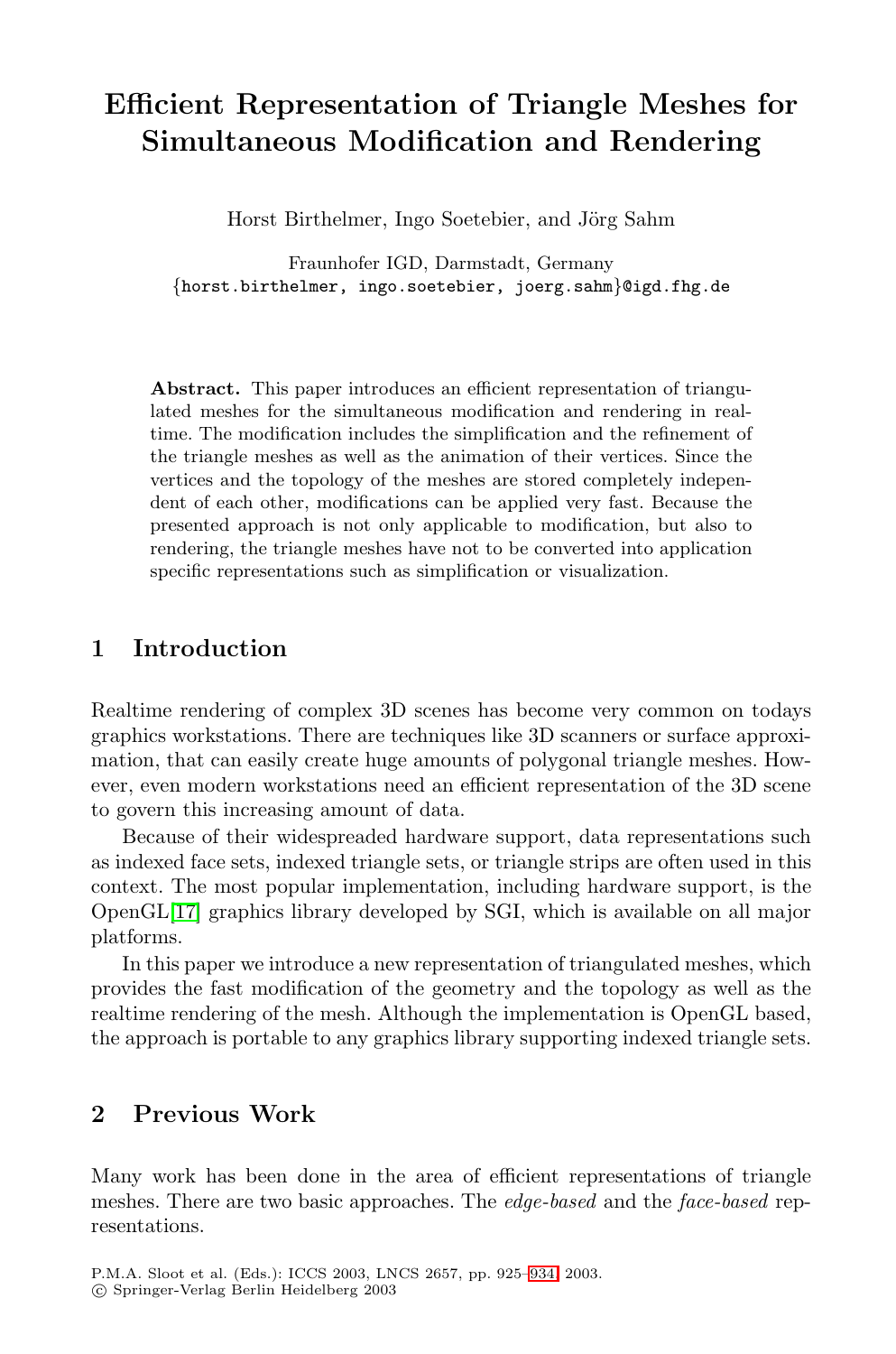#### <span id="page-1-0"></span>**2.1 Edge-Based Representation**

Lot of work is based on the idea to represent a mesh by representing its edges. Most edge-based representations use a sort of half-edge structure. "Winged-Edge" [\[1\]](#page-8-0) is one of the oldest, most used and therefore well tested representations. More recent versions are those of Weiler [\[16\]](#page-9-0) and Campagna et al. [\[4\]](#page-8-0).

McMains et al [\[12\]](#page-9-0) published a representation which is designed for handling very large meshes in a out-of-core manner. It offers the posibility to access geometry and topology information stored on external memory like harddisks.

The well known Library CGAL[\[3\]](#page-8-0) for computational geometry also uses an edge-based representation for polyhedral surfaces as does Kettners data structure for polyhedral surfaces [\[11\]](#page-8-0).

Botsch et al. recently published OpenMesh[\[2\]](#page-8-0), a representation for polygon meshes integrated in OpenSG[\[10\]](#page-8-0). The representation is also edge based and very similar to that of CGAL but has some enhancements in the design.

Edge-based representations are very efficient and flexible assuming nonmanifold meshes. This representation is easy to use in algorithms which presume this property. However, not all meshes have that property.

#### **2.2 Face-Based Representations**

Face-based representations are often used in CAD systems because of their flexibility. This representation stores the faces of the mesh by storing pointers to their vertices. The representation is independent of the polyhedron used for it. Triangles, quadrangles or any other polyhedron can be used. Some work on faced-based representation was presented by Muuss[\[13\]](#page-9-0) et al.

Hoppe[\[8\]](#page-8-0) published an efficient data structure for progressive meshes which stores wedges along with material information for every face.

#### **3 Requirements**

Although representations such as display lists in OpenGL can be rendered very fast, these data structures lack of flexibility in concern to modification. So the complete display list has to be rebuilt, if a single vertex is changed. On the other side, there are representations like half-edge structures, providing easy access to all information of the 3D model. Unfortunately these representations are not suitable for rendering. They have to be converted, which is very time consuming, especially if done several times per second in the area of animation and real-time rendering. In our application[\[14\]](#page-9-0) we are working with large, dynamic 3D scenes. So we need a respresentation, which has to fullfill the following requirements:

- **–** Access to topological information as well as geometrical information is needed. For example, this is necessary for calculating an error metric for mesh simplification.
- **–** The geometry as well as the topological information should be modifiable.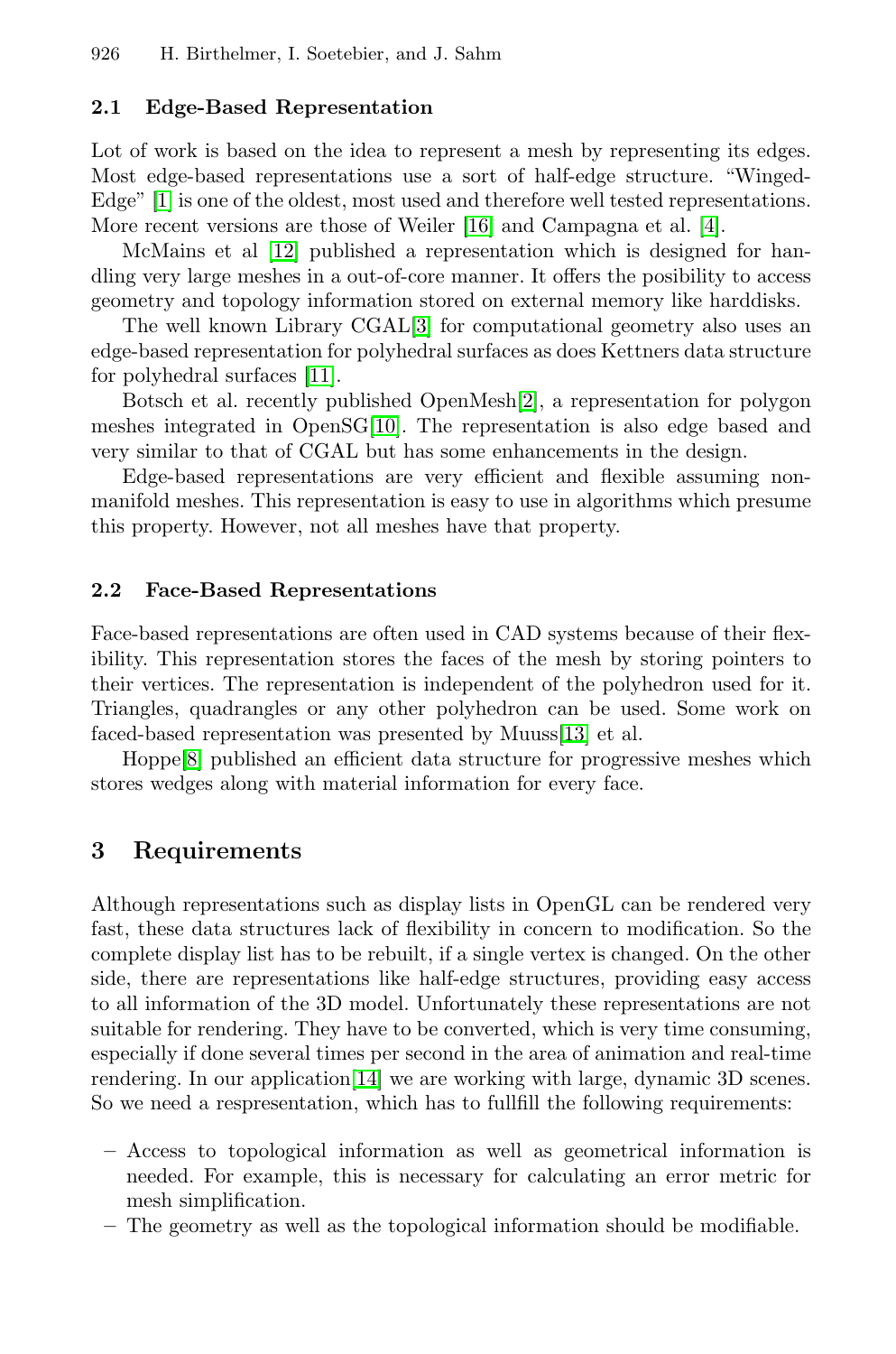- **–** Fast insertion of triangles from a progressive structure or refinement guided by some subdivision scheme should be possible.
- **–** The representation should allow rendering during all the steps of modification of the mesh, like simplification or refinement.
- **–** Conversion should not be necessary between the different applications of the mesh representation.

## **4 Vertex Arrays and Indexed Triangle Sets**

Because of the requirements listed in section [3,](#page-1-0) the client states and the respective property arrays of OpenGL offer a more promising solution in comparison to display lists. While the first memory block contains the complete geometrical information, the second memory block saves the topological information. For that reason, the client state concept of OpenGL provides a strict separation of the mesh's geometric and topological information. Additionally, OpenGL supports the storage of almost any further information per vertex either in information specific arrays or in interleaved arrays. These arrays are used in order to avoid data redundancy, what is highly recommended, if the modification of the properties is a critical demand of the representation.

The geometric mapping of vertices into 3D space is stored in the vertex array and can be modified from frame to frame. Unfortunatly, this structure can not deal with topological changes such as the insertion of new vertices into an existing mesh or the manipulation of triangles in the neighbourhood of a specific vertex, as it often occurs in simplification. For that reason, the representation has to be extended in order to fulfill the requirements.

## **5 Additional Information for Fast Modification**

The presented approach differentiates between the topology representation and the representation of the properties, such as color, geometry, or texture information. As a matter of principle even data calculated by a simulation software can be inserted into the representation. As shown in figur[e2](#page-4-0) the OpenGL vertex array is part of the structure, but extended by some application specific information. A very important aspect of the structure is, to keep all data necessary for fast rendering inside of one memory block in an OpenGL "friendly" manner, while the other information is allocated somewhere else. For that reason, only a pointer to this memory block has to be passed to OpenGL for rendering.

The more interesting part is the additional data from the structure shown in figure [2.](#page-4-0) The vertex pointer array is the counterpart to the vertex array of OpenGL. It does not save the vertex information but pointers to the vertex data. But in the opposite to the OpenGL array, the vertex pointer array may contain holes. As another difference to OpenGL, the entries inside of the vertex pointer array are allowed to be NULL pointers. That means, the vertex information is not saved as a block of memory, but as a block of pointers to some vertex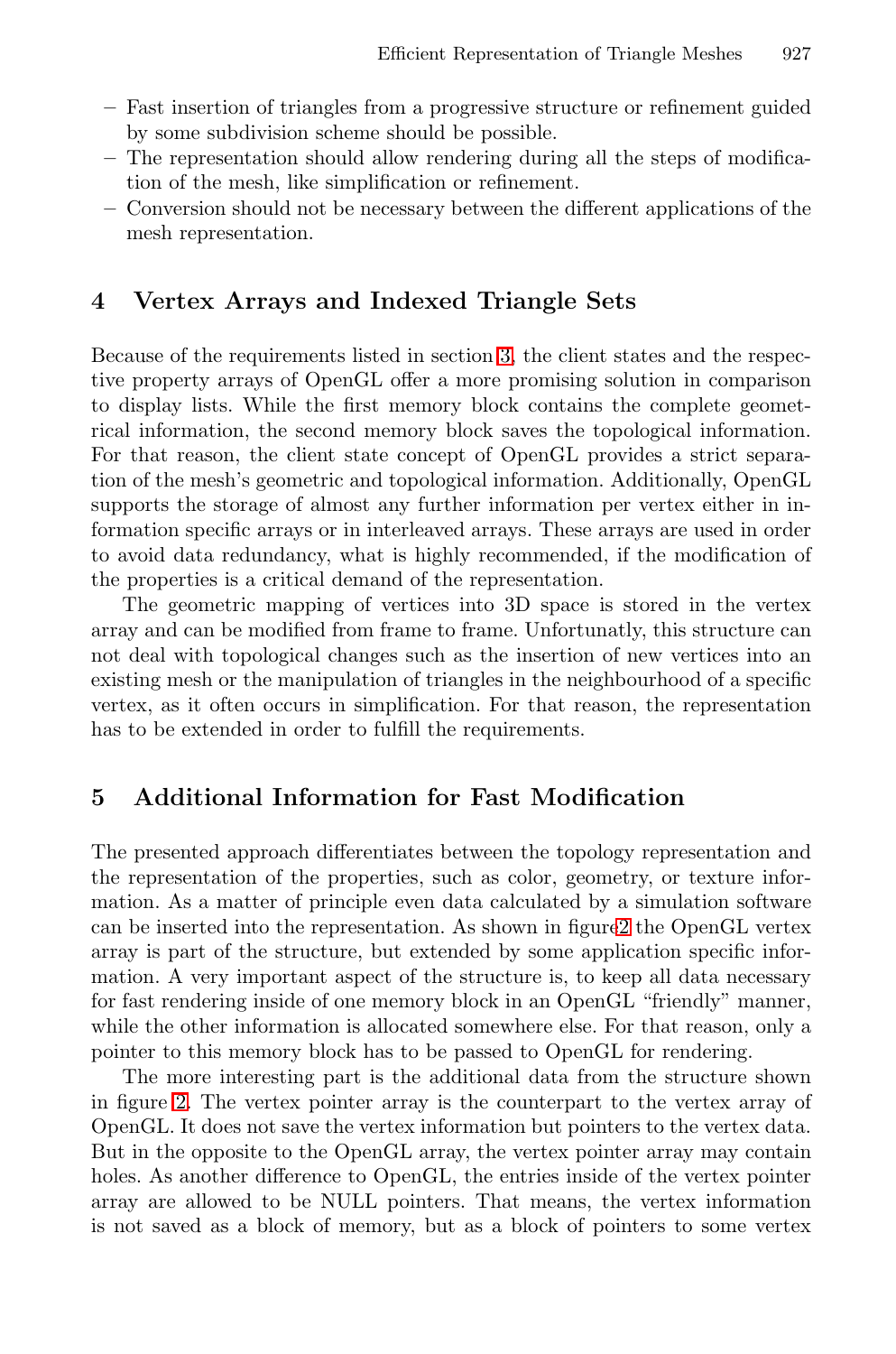

**Fig. 1.** An indexed triangle set with color and geometric properties as it is implemented in OpenGL

information allocated inside of the heap. So it is possible to simplify the mesh by deleting vertices.

The update process of a delete operation requires some further information. Each pointer inside of the vertex pointer array references one vertex specific structure, which consists of the vertex index in the OpenGL array and an occurrence list. Typically, the vertices addressed by the pointer array won't be in the same order as the ones in the OpenGL array. The advantage of saving the vertex array index in this vertex structure is quite obvious. The geometrical position of the vertex in 3D-space can be modified as well as the index of the vertex in the OpenGL array without any update of other data. A further advantage of the vertex pointer array is, that each entry always addresses the same vertex structure for the lifetime of the representation. That means, the index of an entry in the vertex pointer array never changes. For that reason, these indices can be saved in the additional information field inside of the triangle structure (see figur[e4\)](#page-6-0).

The occurence list inside of the vertex structure is the only dynamic container in the complete representation. So it is the only data structure, which changes its size, memory consumption and number of members according to the manipulations of the mesh. It can be implemented as a list or in a more efficient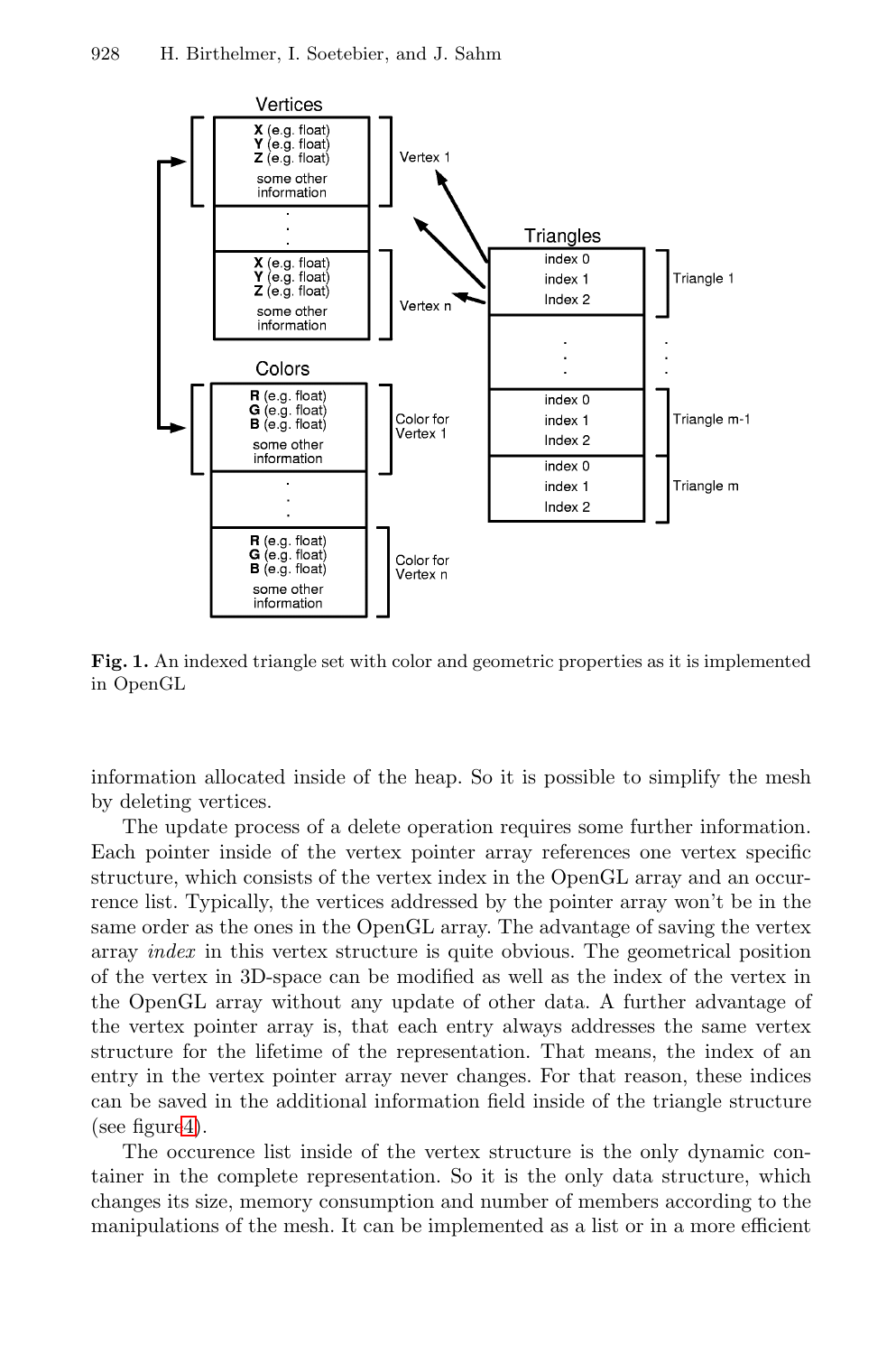<span id="page-4-0"></span>



Fig. 2. The representation of the properties (in this example just the geometric information)

manner, such as a binary tree. Figure 2 illustrates the structure of an entry inside of the occurence list. This structure does not only contain the triangle, in which the vertex occurs, but also the position of the vertex in that triangle. The position varies between 0 and 2 and represents the index of this vertex in the representation of the triangle (see figure [3\)](#page-5-0). It is not the index of the triangle in the OpenGL triangle array.

Since the triangle pointer array is treated in the same way as the vertex pointer array, these arrays are consistent as well as the information stored for OpenGL. The indices in the OpenGL representation of a triangle are indices from the OpenGL vertex array, so the mesh can be rendered without any knowledge of the additional information. The additional information stores just indices and links to the additional information of the other part. Figure [3](#page-5-0) shows this for the topological information.

Summarizing this information, we get a representation which is fast for rendering and for modifying the mesh using simplification, subdivision, animation, etc. (Figure [4](#page-6-0) shows an overview).

### **6 Changing the Mesh**

Changing just the geometry of existing vertices is trivial, however some interesting animations can be done with that. The more challenging part is the changing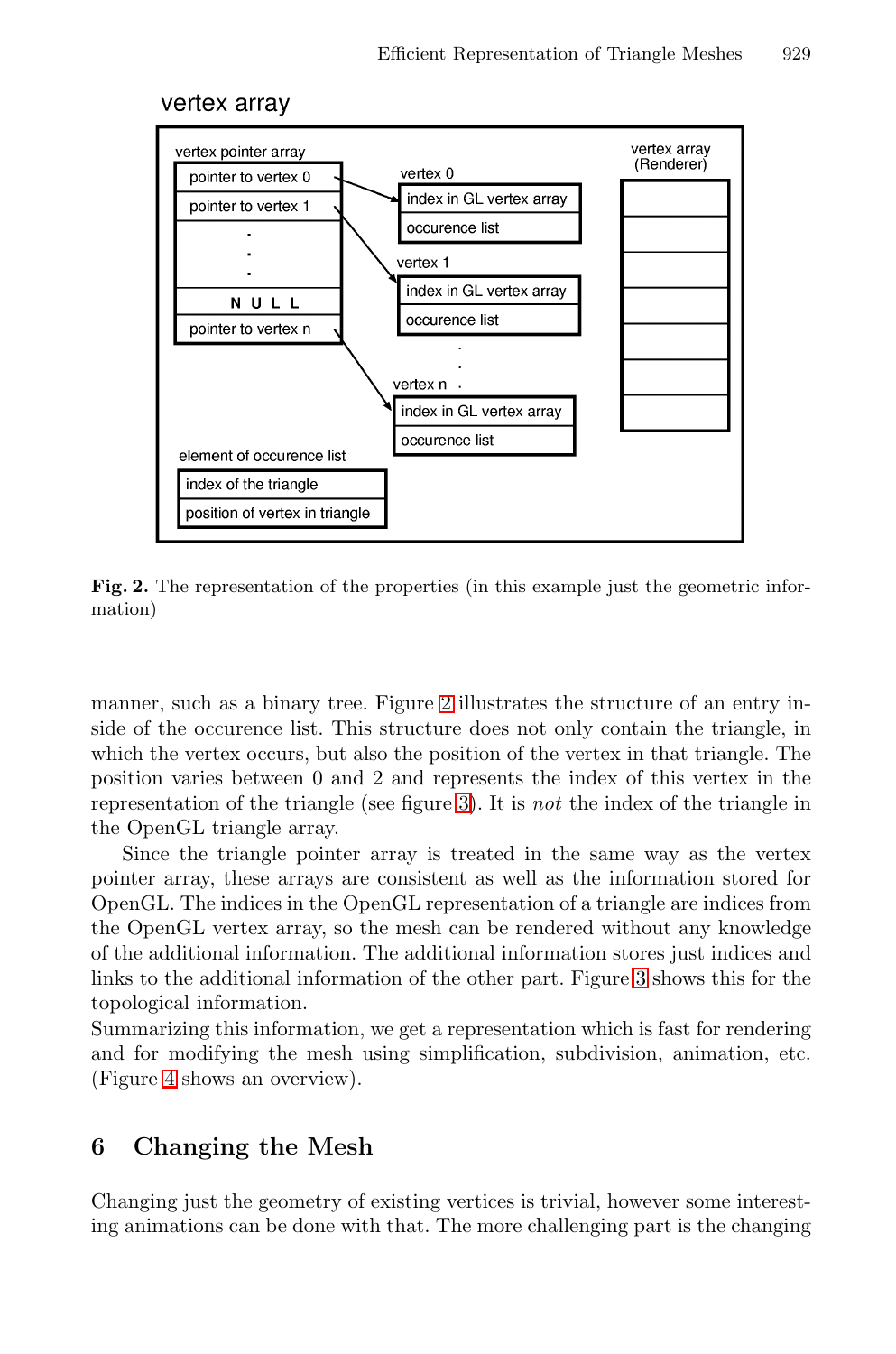#### <span id="page-5-0"></span>triangle array



**Fig. 3.** The representation of the topology

of the geometry and the topology at the same time, while keeping the structure consistent and renderable.

Most metrics for error determination in simplification use topological information and geometrical information of the adjacent polygons of a vertex. Since we know the occurences of the vertex and the position of that vertex in the triangle, we can determine all the edges in the neighborhood and all the vertices, to which the specified vertex is connected. We simply iterate over the occurence list and increment the position by one. Always calculating modulo 3 we get the position of the next vertex in positive direction of the triangle, since the vertices are saved in positive order refering to the triangles normal. Garland et al. proposed the Quadric Error Metric[\[5\]](#page-8-0) which uses besides edge information the plane equation of the adjacent triangles. This information can be extracted very easily from the structure as well. Either the information is stored directly in the additional structure of the triangles or is computed on the fly (which of course takes more time).

Assuming we want to remove a vertex by edge collapsing. Dereferencing the pointer behind that index in the vertex pointer array will give us the index in the OpenGL array and the occurence list. This list contains every occurence of this vertex in the triangle pointer array and the position, at which this vertex is situated in every triangle. Knowing the target, to which this vertex will be collapsed, we have to change the entries in the OpenGL triangle array to the target's OpenGL index and add the modified triangles to the occurence list of the target. Some triangles will be deleted during this operation. This triangles have to be moved to the end of the OpenGL triangle array and the pointers to this triangles have to be set to NULL. Moving it to the end of the OpenGL array is necessary, because we cannot have holes in the OpenGL vertex or triangle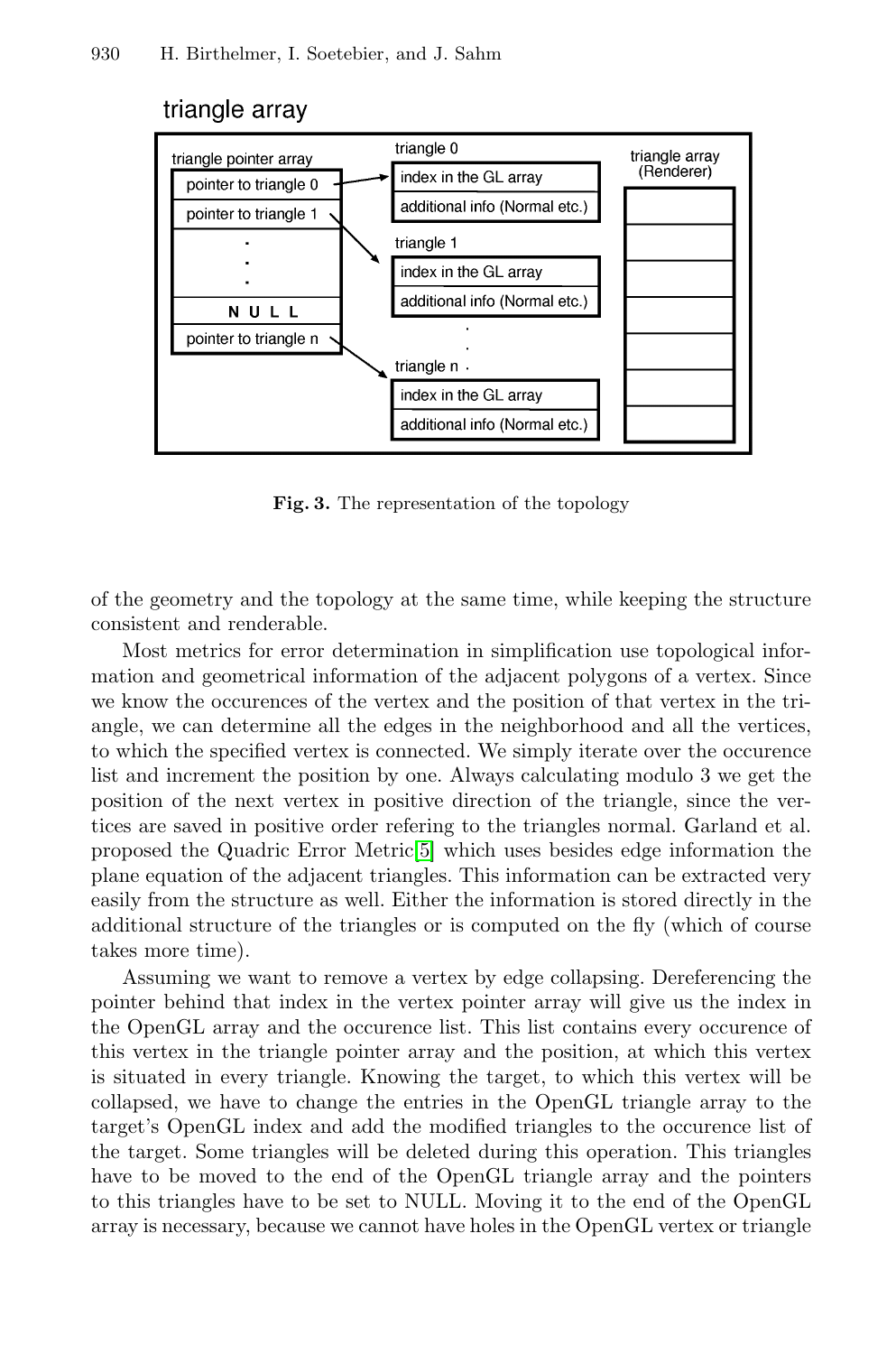<span id="page-6-0"></span>

**Fig. 4.** An overview of the representation

arrays. Since it does not matter, in which order triangles are rendered the change in the order of the triangles will not matter during rendering. After moving these triangles to the end, the number of triangles in the array is changed and these triangles will not be rendered any more. The index in the triangle pointer array will not change so that all the references from the occurence lists of the other vertices in the mesh will remain valid.

The vertex pointer array is treated the same way. The vertex to be removed is moved to the end in the OpenGL vertex array and then removed either by doing a real realloc or by just avoiding to refere to it any more in the triangle array. The pointer to the removed vertices and triangles in the vertex and triangle pointer arrays are set to NULL and the memory can be freed. Any other changes to the mesh, e.g. geometrical or topological changes, can be treated the same way.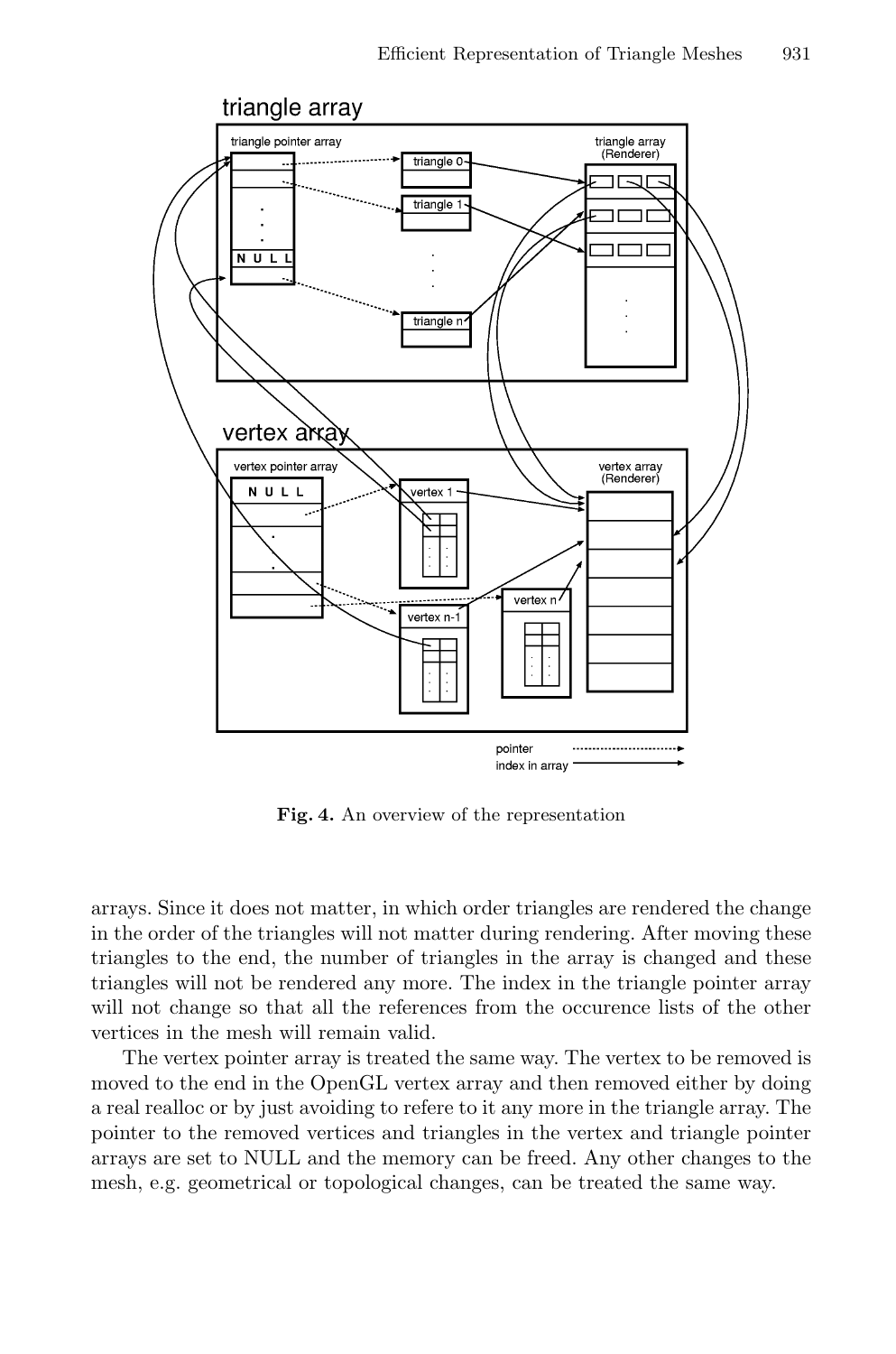

**Fig. 5.** Scenes taken from the visualization of the german federal state of Hessen presented at InterGeo in Frankfurt/Main, Germany

#### **7 Implementation**

We implemented the vertex array (see figure [2\)](#page-4-0) and triangle array (see figure [3\)](#page-5-0), as shown above as a  $C_{++}$  template library. To achieve the maximum flexibility we used the OpenGL representation of a vertex respective triangle as well as the additional information as template parameters. This gives us the ability to add information anywhere in any representation as we need it. The class representing the mesh is also template driven and uses the types of the vertex array and the type of the triangle array as template parameters. The algorithms for simplification and refinement etc. can therefor be implemented similar to the algorithms from the STL [\[15\]](#page-9-0). The algorithm does not contain any data types. They are given by template parameters. The algorithm just defines the way to process the data.

Our simplification, as well as the refinement, are done in separate threads. It only has to be synchronized during access to the OpenGL array entries and while the OpenGL indices of the triangle arrays are changed. In realtime rendering memory consumption and rendering speed are always an issue. The memory footprint of this representation is also very small since no information is stored redundant. However, the memory footprint depends heavily on the topology of the represented mesh.

## **8 Results and Conclusions**

We developed and implemented a data structure for representing large triangle meshes with various additional properties, like color or metric information. This data structure is suitable for rendering as well as modifying the stored data without conversion between these two applications. We used this data structure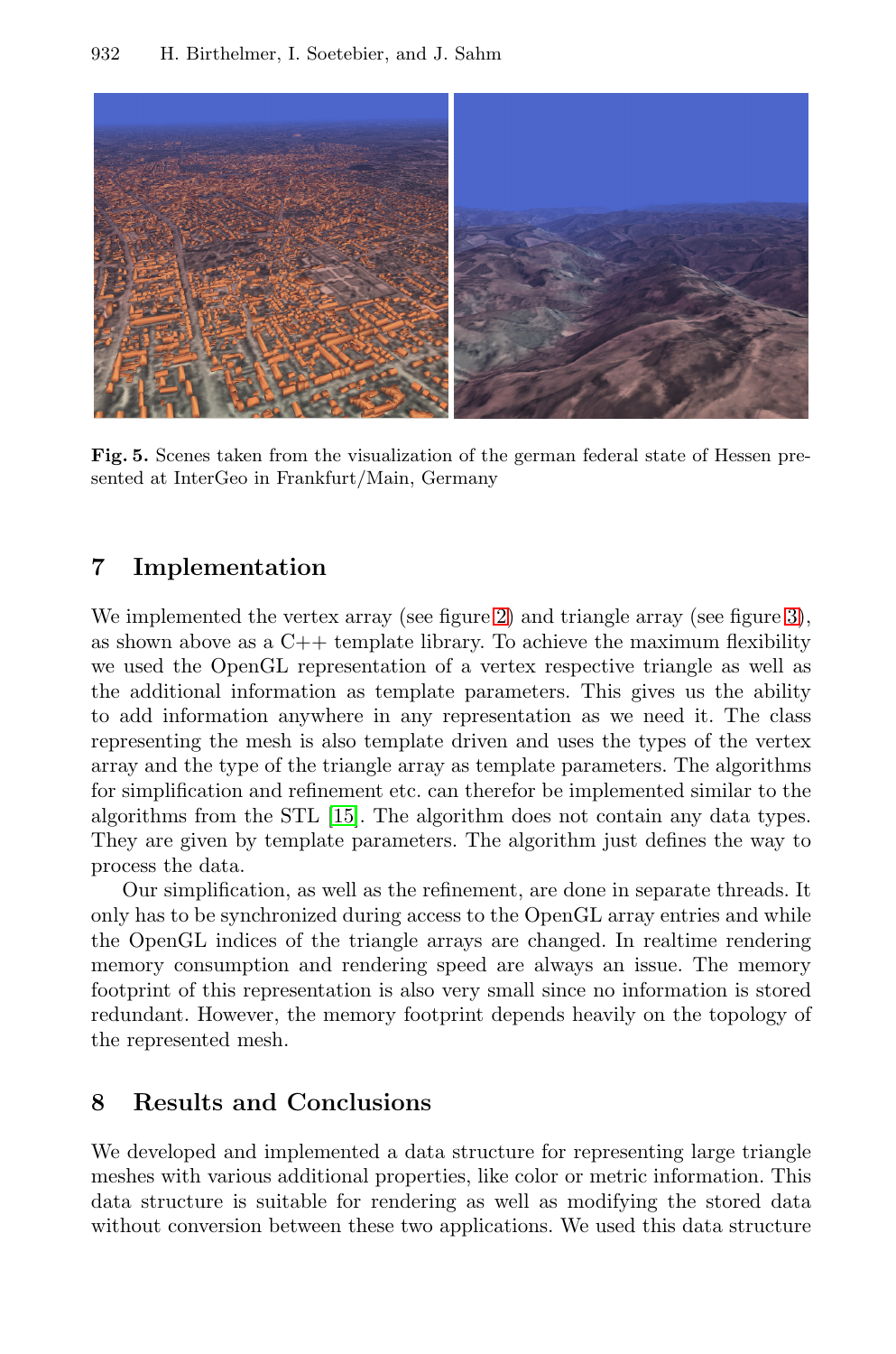<span id="page-8-0"></span>in implement two demonstrators. The first demonstrator simply loads a 3D scene in a progressive file format. It inserts triangles while the scene is rendered. On a standard PC with 1.3 GHz CPU and 512 MB main memory, about 100000 triangles can be inserted per second while the scene is rendered. The second applications visualizes geographical data of the complete german federal state of Hessen. The geometry consists of a height field using a mesh aperture of 40 meters, satelite pictures as texture and the buildings of the city of Darmstadt as separate meshes. For the buildings levels of details are used performing mesh modification every frame.

There are mesh representation which are also very flexible for the user. The OpenMesh Library[2] is an example for a flexible mesh representation. It provides random access to vertices, edges and faces. Contrary to our data structure, the internal half-edge data structure of OpenMesh can not be rendered directly. Our data structure can be passed directly to a renderer for visualization. There are other mesh representations, like Normal Meshes[6] presented by Guskov et al, which implement aspects of multiresolution meshes, or Directed Edges[4] presented by Campagna et al, which is also a half-edge data structure. But those representation can also not be used directly for rendering. Display lists in OpenGL are data structures which can be rendered very fast, because they are stored in the memory of the graphics hardware. The disadvantage of this representation is, that they have to be rebuilt every time something has changed. Our data structure combines both properties. All properties of the mesh can be accessed and the data structure can be directly passed to a renderer.

#### **References**

- 1. Baumgart, B. "A Polyhedron Representation For Computer Vision", National Computer Conference, pp. 589–596, 1975.
- 2. Botsch, M., Steinberg, S., Bischoff, S., Kobbelt, L. "OpenMesh a Generic and Efficient Polygon Mesh Data Structure", OpenSG Symposium 2002, 2002.
- 3. Brönniman, H., Fabri, A., Schirra, S., Veltkamp, R., Editors, "CGAL Reference Manual Part 2: Basic Library", CGAL R1.0, 1998. http://www.cs.ruu.nl/CGAL
- 4. Campagna, S., Kobbelt, L., Seidel, H.-P. "Directed Edges A Scalable Representation for Triangle Meshes", Journal of Graphics Tools, 3(4), pp. 1–12, 1998.
- 5. Garland, M., Heckbert, P. "Surface simplification using quadric error metrics", Proceedings of SIGGRAPH '97,pp. 209–216, 1997.
- 6. Guskov, I., Vidimce, K., Sweldens, W., Schröder, P. "Normal Meshes", Proceedings of SIGGRAPH 2000, pp. 95–102, 2000.
- 7. Heckbert, P., Garland, M. "Survey of polygonal surface simplification algorithms", Tech. Rep. CMU-CS-95-194, Carnegie Mellon University, 1995.
- 8. Hoppe, H. "Efficient implementation of progressive meshes", Computers & Graphics,  $22(1)$ , pp.  $27-36$ , 1998.
- 9. Hoppe, H. "Progressive meshes", Proceedings of SIGGRAPH '96 , pp. 99–108, 1996.
- 10. OpenSG, http://www.opensg.org
- 11. Kettner, L. "Designing a Data Structure for Polyhedral Surfaces", Fourteenth ACM Symp. on Computational Geometry, pp. 146–154, Minneapolis, Minnesota, 1998.